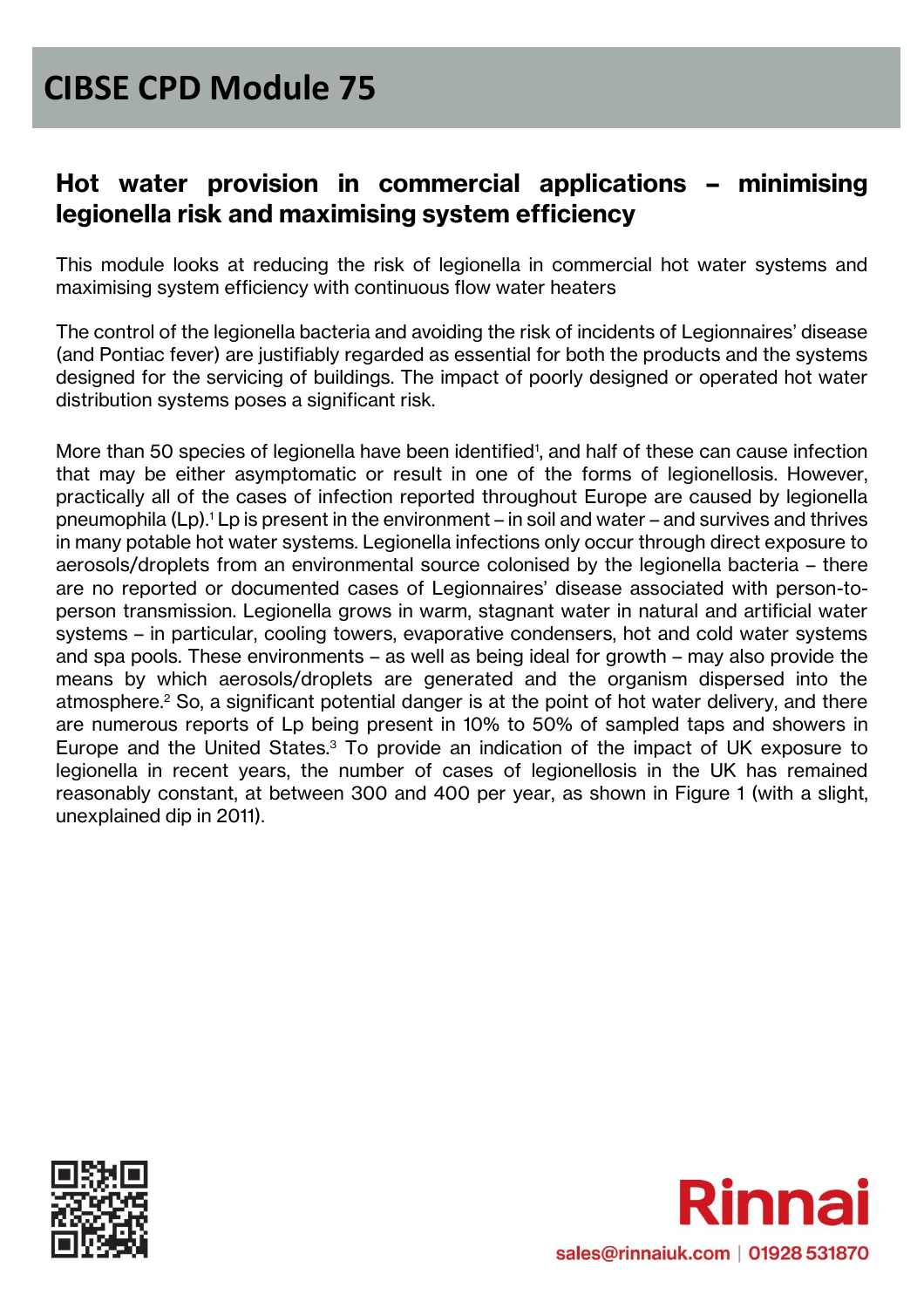

#### **Figure 1: Number of cases of legionellosis reported in UK, 2008-2012 (Data source: Annual epidemiological report 2014. Respiratory tract infections<sup>4</sup> )**

For the most recently available data – collected in 2012 – of the confirmed cases of Legionnaires' disease, just over half were considered to have been due to exposure in the community and healthcare facilities, with the remainder being associated with travel abroad. This apparent figure of under 200 annual cases derived from a UK source is likely to be an underestimate<sup>5</sup> of the true incidence of legionellosis, as symptoms are often similar to the influenza virus and other types of bacterial pneumonia, and routine laboratory tests will not readily identify the legionella bacteria.

The group at greatest risk from contracting legionellosis is older males with underlying health problems such as heart conditions and diabetes. The susceptibility of this group is thought to be associated with industrial occupations and lifestyle-related risk factors, such as smoking.<sup>2</sup> The historic England and Wales fatality rate is just over 10% for community-acquired legionellosis and around 25% for nosocomial (healthcare) related. However, infections in the UK are erratic, and in many cases a specific source of infection is difficult to trace.



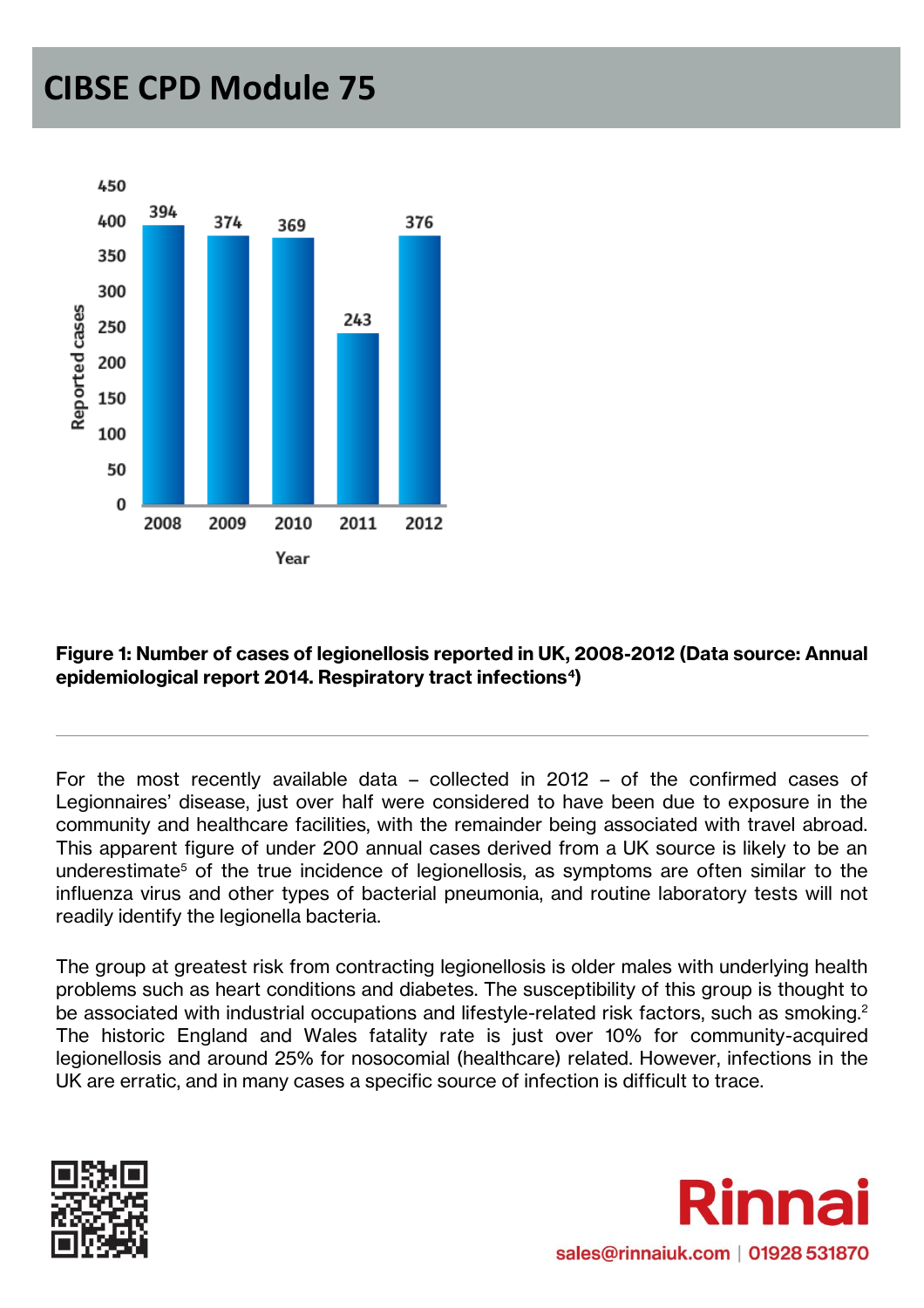As identified in Figure 2, the legionella bacteria will multiply abundantly between the temperatures of 20°C and 46°C – a range that coincides with temperatures that are acceptable for supplying potable hot water. It is notable that 'cold' water services can often be in environments that allow them to rise to a high-risk temperature. The most favourable temperature for the multiplication of legionella is approximately 37°C. Above 70°C, the bacteria will be killed almost instantly, and at a temperature of 60°C, 90% of the legionella pneumophila have been shown to be killed in two minutes (compared with several hours at around 50°C). Below 20°C, legionella becomes dormant but ready to multiply when the opportunity presents itself.

Figure 3 shows the interesting effect that the thermal resistance of pipe insulation has in prolonging opportunities for non-flowing hot water temperatures to drop to the most critical temperatures. For the higher resistance, better insulation (shown as Type 1) keeps the water hotter for a longer period; but, as it cools, it will also mean that the water temperature will remain for a greater time in the range where legionella will multiply.

This problem in water distribution systems is exacerbated where there is accumulation of sludge, rust, scale and particulate deposits that act both as a haven for bacteria and, as biofilms develop, provide nutrients.

#### **Approved Code of Practice L8 – Legionnaires' disease. The control of legionella bacteria in water systems**

In the UK, HSE L8<sup>7</sup> gives advice on reducing the risk from exposure to legionella bacteria. The L8 revision in 2013 removed the technical guidance (which was Part 2 in previous editions), and published this separately as HSG274.<sup>8</sup> HSG274 outlines measures that, together, meet the relevant statutory safety requirements, including: identifying and assessing sources of risk; preparing a scheme to prevent or control risk; implementing, managing and monitoring precautions; keeping records of precautions; and appointing a manager responsible for others. This guidance is split into three parts that consider specific applications for the control of legionella bacteria: part 1 – evaporative cooling systems; part 2 – hot and cold water systems; and part 3 – other risk systems. These are all freely downloadable from the internet and provide extensive, essential, very practical, and well-illustrated guidance.

#### **Prevention of opportunities for legionella proliferation during design**

HSG274 part 2 provides comprehensive guidance for the design, commissioning and operation phases of a commercial hot water system. The recommended design aspects are abstracted below – more comprehensive details are available in HSG274 part 2.



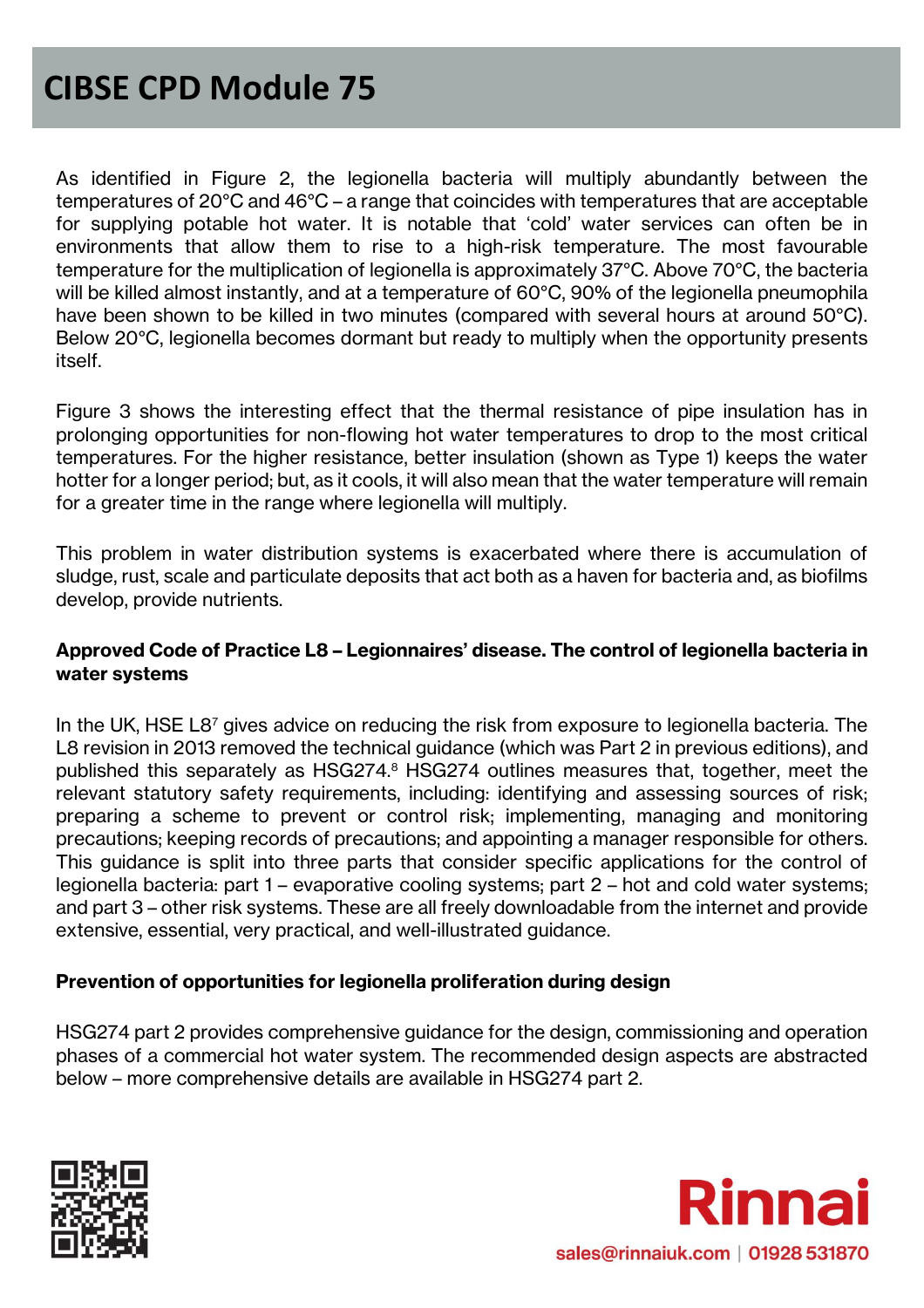

#### **Figure 2: Typical system operating temperatures and the risk of legionella proliferation (Source: CIBSE AM13:20136<sup>6</sup> )**



**Figure 3: Heat loss during stagnation of hot water in 1.25cm diameter copper pipes, with and without insulation at room temperature (Source: Bedard<sup>3</sup> )**



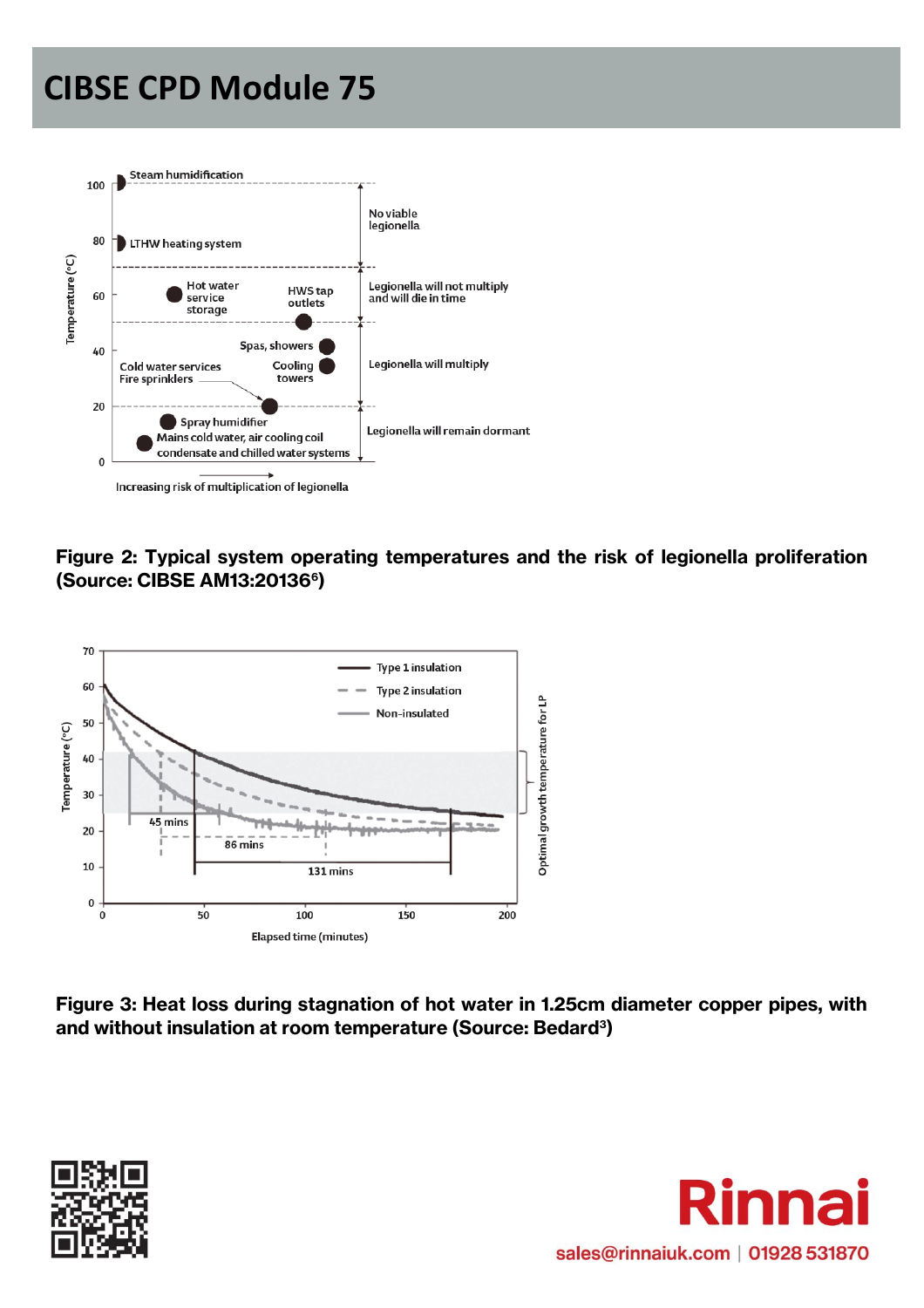There should be an adequate supply of hot water, particularly at periods of peak demand, while avoiding excessive storage and ensuring a supply temperature of at least 60°C from the heat source and/or storage vessel (calorifier). In buildings where stored water is not 'essential', consideration should be given to direct mains systems – this could be provided through continuous flow hot water systems or 'point of use' heaters. Modular high output continuous flow hot water heaters are very capable of providing thousands of litres of hot water per hour, without the need for storage.

If a calorifier is employed, it should meet the normal daily fluctuations in hot water use, without any significant drop in target supply temperature. Also, the temperature in the base of the vessel should be monitored and must be drainable to remove accumulated sludge and particulate matter. The distribution system should be thoughtfully designed to avoid water stagnation by ensuring flow through all parts of the system, and particular care should be taken to prevent risk temperatures in system components that support microbial growth. Low-use outlets should, for example, be installed upstream of frequently-used outlets, to maintain frequent flow.

Hot water temperatures at an outlet should reach 50°C (55°C in healthcare premises) within one minute of turning on the tap. This will require a recirculation loop in most commercial systems that should be designed to give a returning temperature of at least 50°C (55°C in healthcare premises) – there should be temperature measurement points so that this may be monitored. Circulating pump design and the correct commissioning of balancing valves are key issues to ensure flow throughout all parts of the hot water system – particularly the hot water return legs – to avoid long lengths of stagnant pipework that are likely to be at a lower temperature



**Figure 4: Continuous flow hot water system has no storage of hot (or warm) water, substantially reducing the opportunity for any Lp growth (Source: Rinnai UK)**



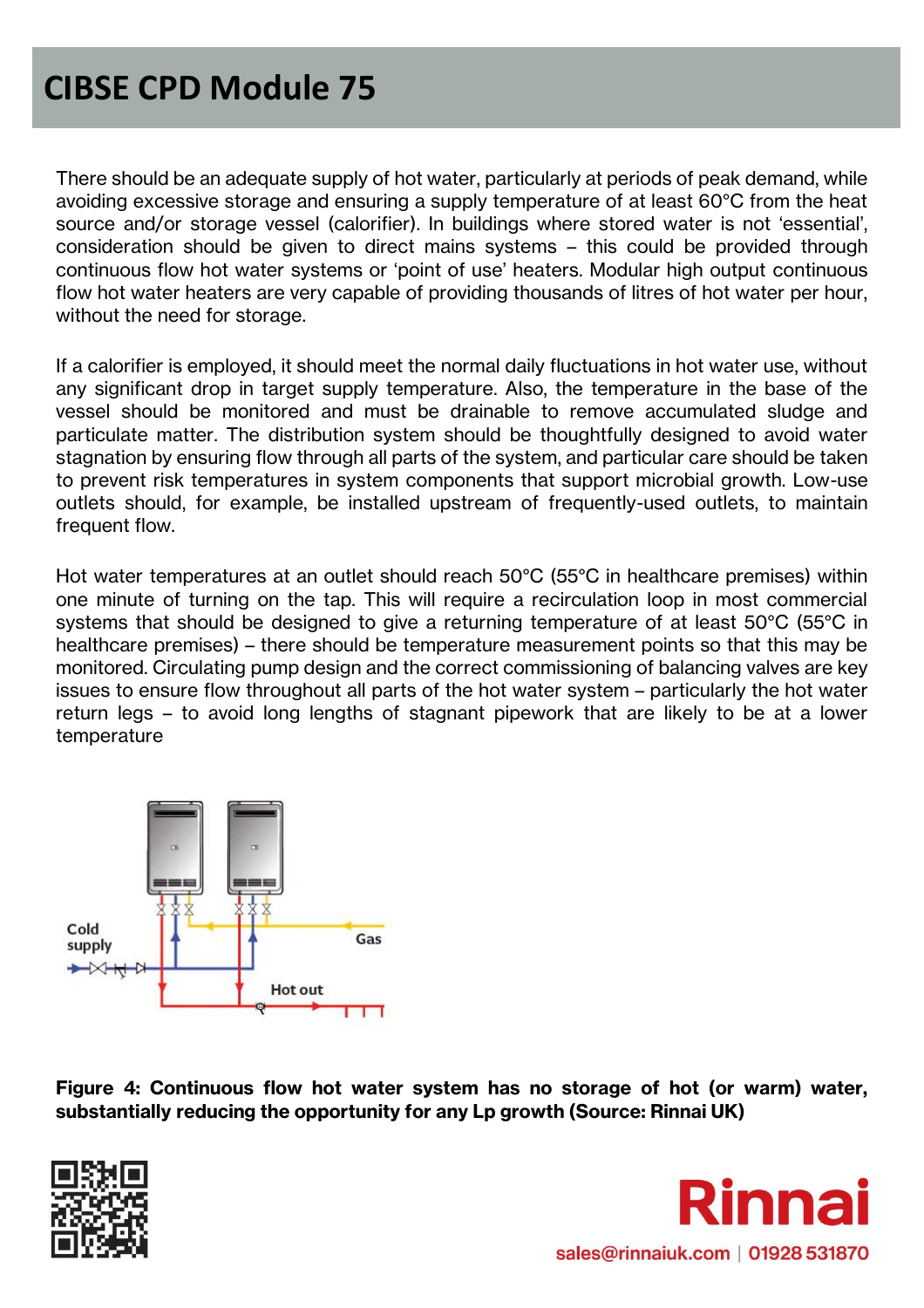Where a traditional indirectly heated hot water calorifier is employed, cold water will typically enter at the base of the calorifier, creating an area below the coil where the initial blended water temperature may support microbial growth and provide potential breeding ground for legionella. This may be mitigated with a shunt pump to mix the water in the calorifier to ensure a temperature of at least 60°C is achieved throughout the vessel for at least one continuous hour a day. This will, unfortunately, reduce the energy effectiveness of the system.

All system materials chosen should reduce corrosion, prevent excessive scale formation and not readily support microbial growth. In hard water areas, softening of the cold water supply to the hot water distribution system should be considered – this can reduce the risk of scale being deposited, the risk of scale accumulation within the system pipework and components and, if used, in the base of the calorifier. The design should ensure reasonable access to all pipework sections and active system components for inspection and maintenance purposes, with valves located sensibly for practically useful isolation. Any energy efficiency or water conservation measures should be assessed carefully at the design stage, to ensure the control of legionella is not compromised.

#### **Instantaneous water heaters**

By using instantaneous water heaters, as shown in Figure 4, the potential legionella hazards inherent in stored water systems are avoided as – by design – they do not store any volume of hot water but are still able to supply large commercial demands. The incoming cold water is instantaneously heated to 60°C, beyond the temperature at which the bacteria can multiply, and that heated water is not resident in the hot water generating equipment for prolonged periods. Without the need for calorifiers or other storage vessels, the volume of hot water in the system is reduced and, as these systems do not include a standing store of water, they do not require a daily 'pasteurisation' cycle using shunt pumps.



**Figure 5: Continuous flow with recirculation (Source: Rinnai UK)**



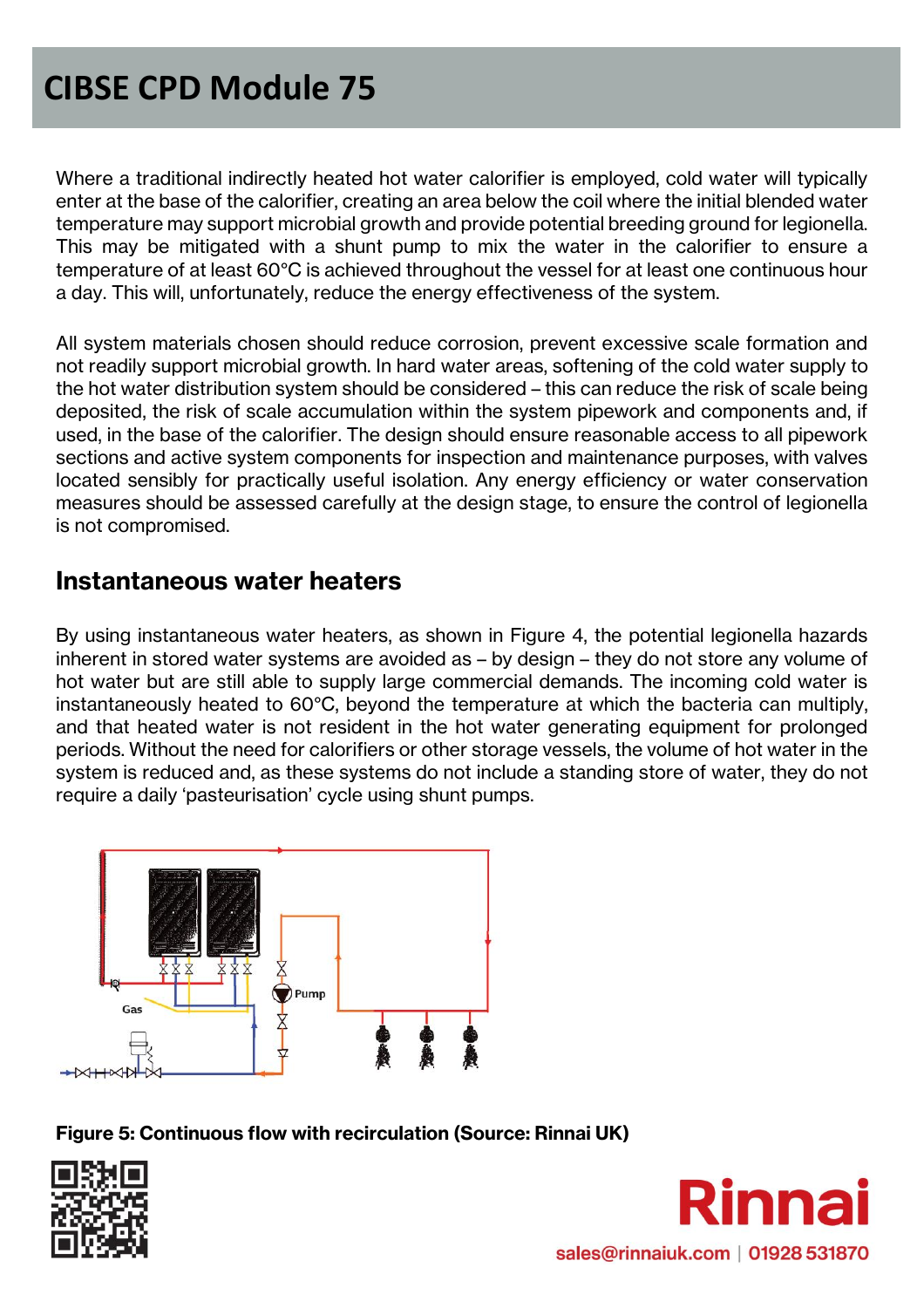However, regardless of whether the hot water is provided by a continuous flow water heater, in larger systems – where there is a need for recirculation pipework (as illustrated in Figure 5) – there is inherently increased system water volume and opportunities for 'dead-legs'. When taps or shower-heads stop running, after use, the final branch pipework will be full of cooling water capable of breeding legionella bacteria, so appropriate safeguards must be put in place – such as self-draining shower heads.



**Figure 6: A pair of continuous flow water heaters installed to produce in excess of 1,400 litres per hour of hot water at 60°C (Source: Rinnai UK)**

#### **Water treatment**

Water treatment for the cold water supply is an important consideration, especially in areas of hard water. Water quality is variable according to geographical location – for example, in England, water is typically harder towards the south and east, and softer towards the north and west. But there are local variations, depending on the physical source of the water. Hard water contains dissolved minerals – mainly calcium, magnesium and associated anions bicarbonate, sulphate and chloride. When hard water is heated, bicarbonate decomposes and calcium carbonate is deposited into the waterheater tank and associated pipework. Mineral deposits can dramatically reduce the efficiency of appliances and, eventually, cause the unit to fail. For example, a water-heater tank with a limescale coating of one-millimetre thick can equate to approximately 7% loss in efficiency.<sup>6</sup> Water treatment should, of course, be properly considered with all types of hot water services, including continuous-flow water heaters and water heated indirectly using calorifiers.